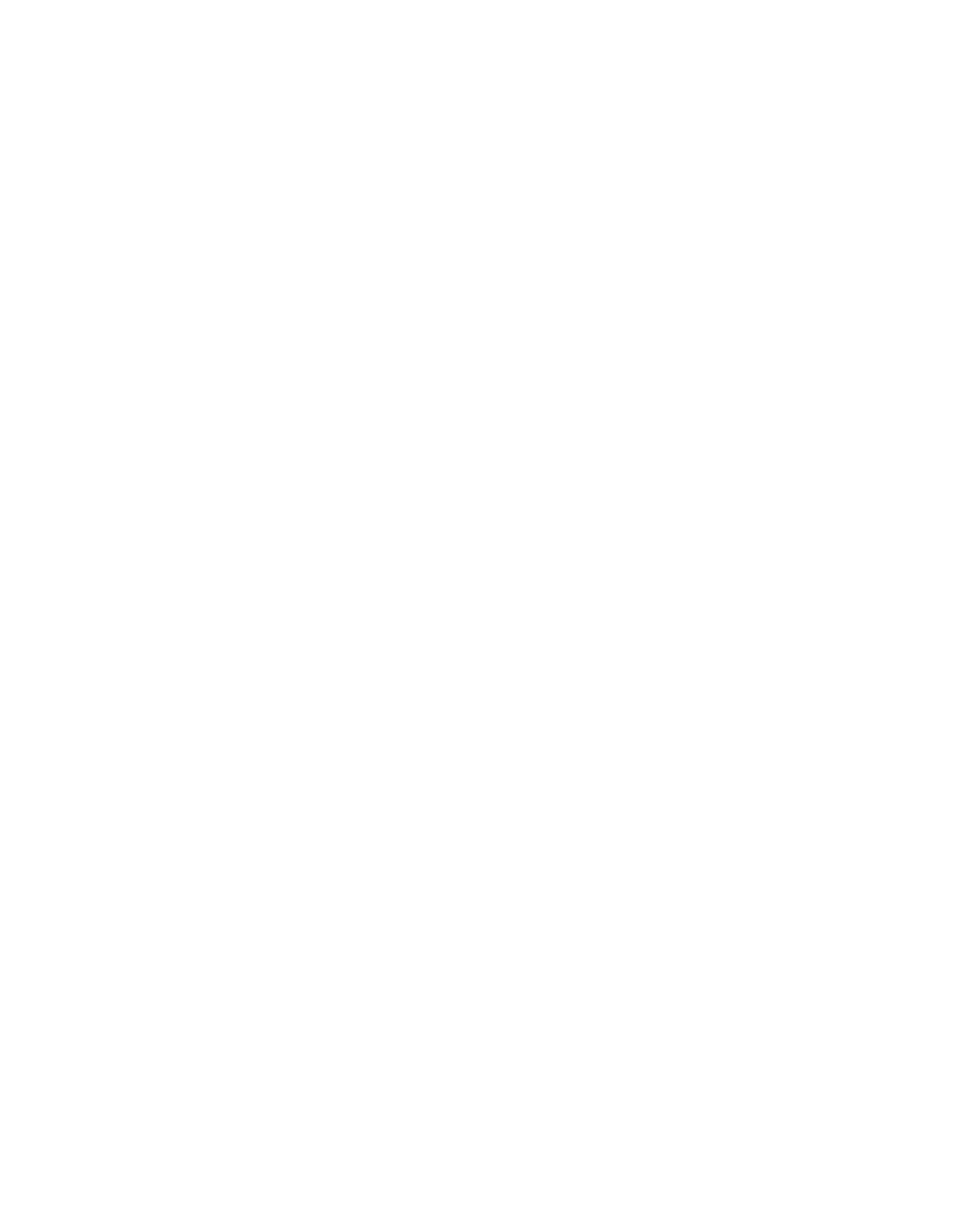Kim, B. Y., Rutka, J. T., and Chan, W. C. (2010). Nanomedicine. N.Engl.J.Med. **363**, 2434-2443.

Knaapen, A. M., Borm, P. J., Albrecht, C., and Schins, R. P. (2004). Inhaled particles and lung cancer. Part A: Mechanisms. Int. J. Cancer **109**, 799-809.

Lison, D., Thomassen, L. C., Rabolli, V., Gonzalez, L., Napierska, D., Seo, J. W., Kirsch-Volders, M., Hoet, P., Kirschhock, C. E., and Martens, J. A. (2008). Nominal and effective dosimetry of silica nanoparticles in cytotoxicity assays. Toxicol. Sci. **104**, 155-162.

Lu, S., Duffin, R., Poland, C., Daly, P., Murphy, F., Drost, E., MacNee, W., Stone, V., and Donaldson, K. (2009). Efficacy of simple short-term in vitro assays for predicting the potential of metal oxide nanoparticles to cause pulmonary inflammation. Environ. Health Perspect. **117**, 241-247.

Muller, J., Decordier, I., Hoet, P. H., Lombaert, N., Thomassen, L., Huaux, F., Lison, D., and Kirsch-Volders, M. (2008). Clastogenic and aneugenic effects of multi-wall carbon nanotubes in epithelial cells. Carcinogenesis **29**, 427-433.

Napierska, D., Thomassen, L. C., Rabolli, V., Lison, D., Gonzalez, L., Kirsch-Volders, M., Martens, J. A., and Hoet, P. H. (2009). Size-dependent cytotoxicity of monodisperse silica nanoparticles in human endothelial cells. Small **5**, 846-853.

Nemmar, A., Nemery, B., Hoylaerts, M. F., and Vermylen, J. (2002). Air pollution and thrombosis: an experimental approach. Pathophysiol. Haemost. Thromb. **32**, 349-350.

Oberdorster, G., Maynard, A., Donaldson, K., Castranova, V., Fitzpatrick, J., Ausman, K., Carter, J., Karn, B., Kreyling, W., Lai, D., Olin, S., Monteiro-Riviere, N., Warheit, D., and Yang, H. (2005). Principles for characterizing the potential human health effects from exposure to nanomaterials: elements of a screening strategy. Part Fibre Toxicol. **2**, 8.

Philbrick, M. (2010). An anticipatory governance approach to carbon nanotubes. Risk Anal. **30**, 1708- 1722.

Powers, K. W., Brown, S. C., Krishna, V. B., Wasdo, S. C., Moudgil, B. M., and Roberts, S. M. (2006). Research strategies for safety evaluation of nanomaterials. Part VI. Characterization of nanoscale particles for toxicological evaluation. Toxicol. Sci. **90**, 296-303.

Rabolli, V., Thomassen, L. C., Princen, C., Napierska, D., Gonzalez, L., Kirsch-Volders, M., Hoet, P. H., Huaux, F., Kirschhock, C. E., Martens, J. A., and Lison, D. (2010). Influence of size, surface area and microporosity on the in vitro cytotoxic activity of amorphous silica nanoparticles in different cell types. Nanotoxicology. **4**, 307-318.

SCENIHR (Scientific Committee on Emerging and Newly Identified Health Risks). Opinion on the scientific basis for the definition of the term "nanomaterial". 8-12-2011.

Schins, R. P. F. and Knaapen, A. M. (2007). Genotoxicity of poorly soluble particles. Inhalation Toxicology **19**, 189-198.

Teeguarden, J. G., Hinderliter, P. M., Orr, G., Thrall, B. D., and Pounds, J. G. (2007). Particokinetics in vitro: dosimetry considerations for in vitro nanoparticle toxicity assessments. Toxicol. Sci **95**, 300-312.

Thomassen, L. C., Aerts, A., Rabolli, V., Lison D , Kirsch-Volders, M., Gonzalez, L., Napierska, D., Hoet, P. H., Kirschhock, C. E., and Martens, J. A. (2010) Synthesis and Characterization of Stable Monodisperse Silica Nanoparticle Sols for In Vitro Cytotoxicity Testing. Langmuir **26**, 328-335.